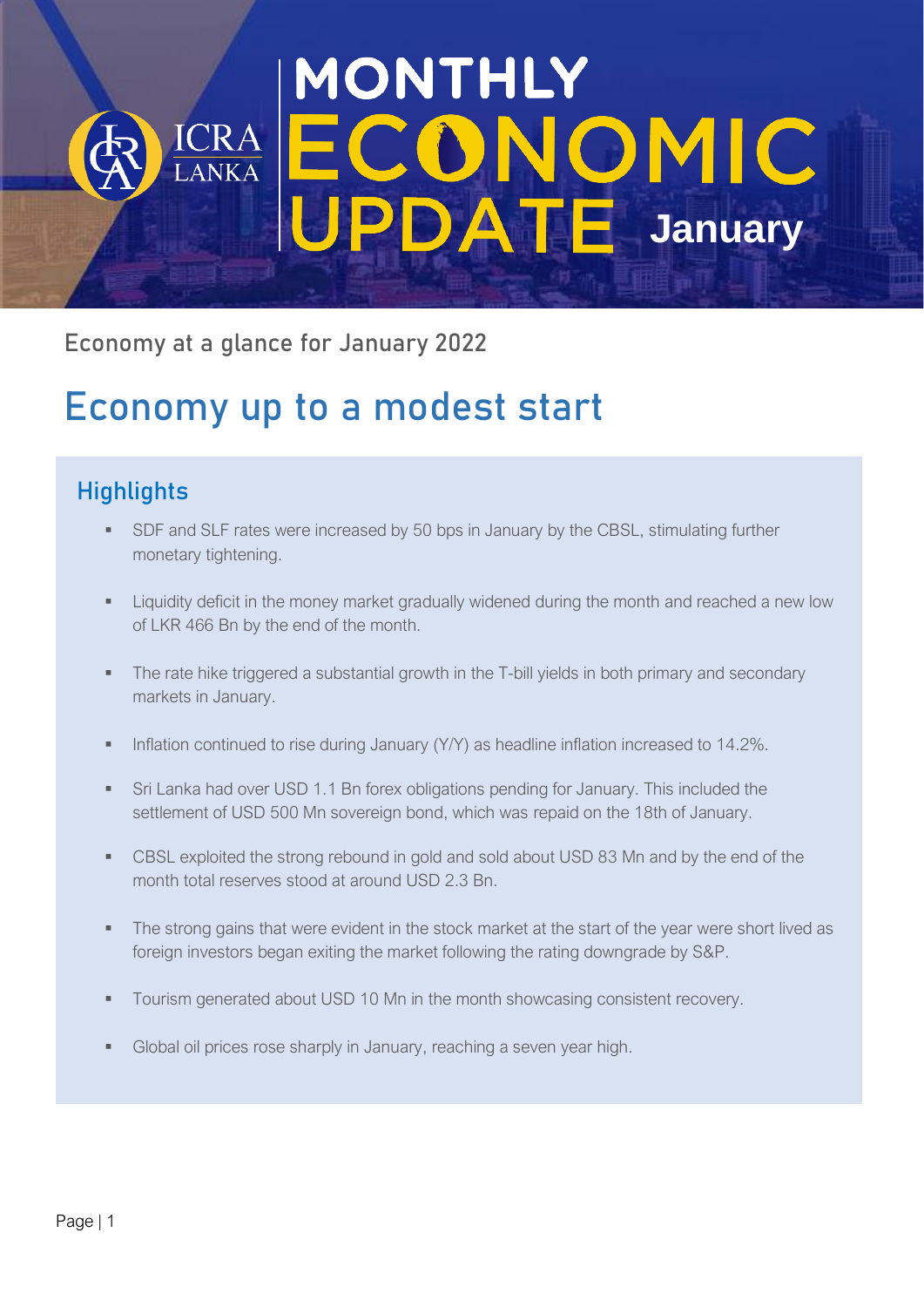## **Interest Rates**

#### Short-term rates





*Notes: AWCMR- Average Weighted Call Money Rate, SDFR- Standing Deposit Facility Rate, SLFR- Standing Lending Facility Rate, T-bill yields are for the secondary market, ARR – simple average of daily repo rates Source: CBSL*

January saw further monetary tightening by the Central Bank as they increased the SDF and SLF rates by 50 bps. The Central Bank stated the reason for the rate hike was to "curtail the possible build of underlying demand pressures in the economy which would in turn ease pressures in the external sector." This resulted in call and repo rates moving towards the new upper bound of the policy corridor.

Liquidity deficit in the money market gradually widened and reached a new low of LKR 466 Bn towards the end of the month. Borrowing through the Standing Lending Facility (SLF) crossed LKR 500 Bn/day. The Central Bank also absorbed liquidity through short-term repos. At the same time the CBSL injected about LKR 150 Bn on a more permanent basis by purchasing treasuries.

The T-bill yields in both primary and secondary markets increased sharply this month following the rate hike. 3M T-bills in primary auctions continued to out-perform 6M and 12M. However, increase in yields of the 3M T-bills were observed as market participants were expecting more rate hikes in the near term. Activity levels in the secondary market also rose during the month.

#### Long-term rates

*Figure 2: Yield curve of treasuries*



*Notes: Yields are based on the weekly average prevailed at the last week of the month, shorter end – less than 2Y, mid/intermediate tenor – 2 to 10Y, longer tenor – above 10Y, Source: CBSL*

The overall yield curve shifted upwards with nearterm maturities experiencing a higher shift. The market absorbed LKR 90 Bn in fresh bond issuances amid healthy volumes in the secondary market.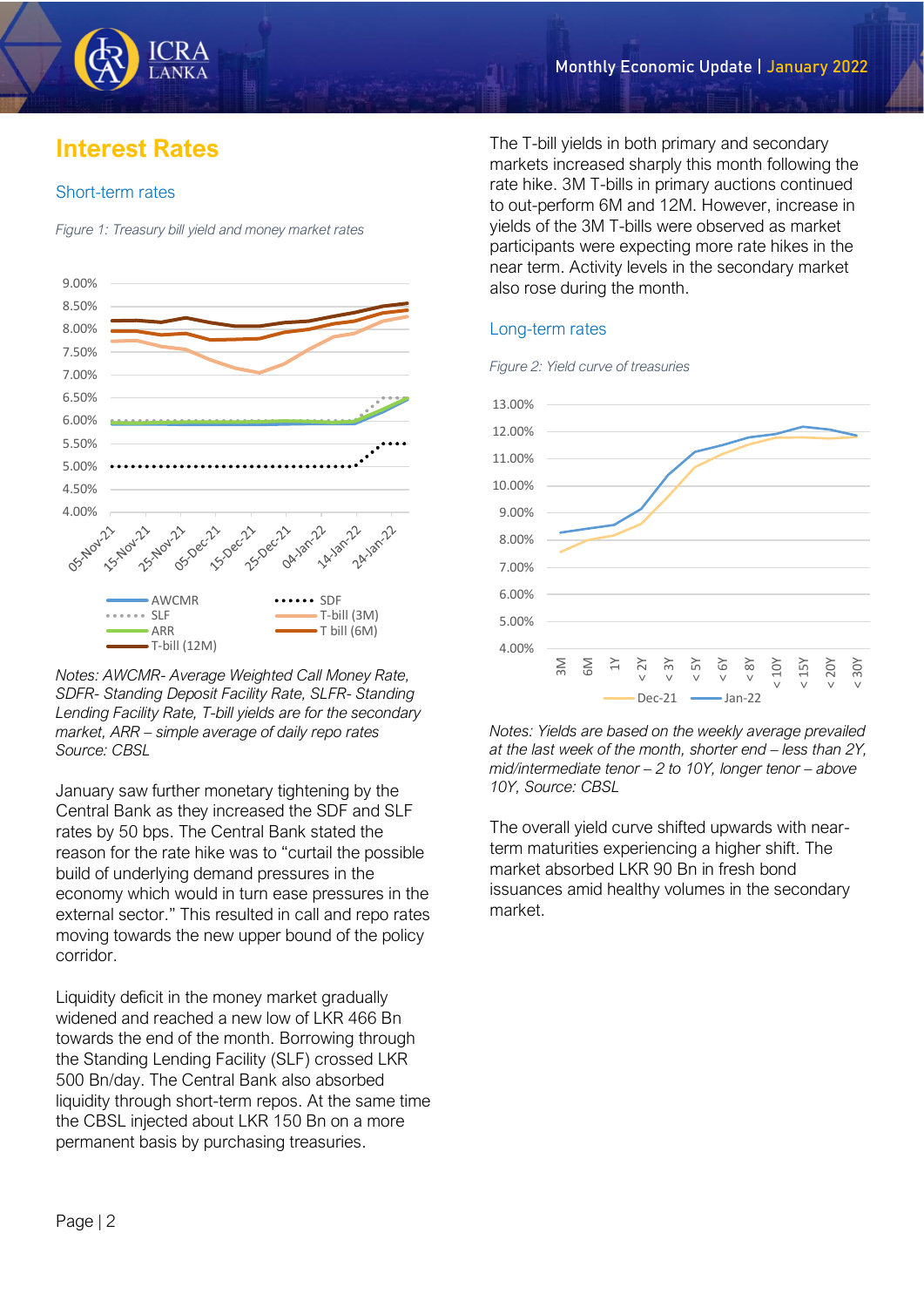

*Figure 3: AWPR<sup>1</sup> and 3M T-bill yield*



*Note: T-bill yield for secondary market, Source: CBSL*

The private sector credit increased by LKR 60.5 Bn (M/M) in November, a faster rate than the two earlier months, as businesses were heading for the festive season. Reserve money expansion in January was relatively strong. Therefore, private credit may have continued to expand at a modest rate during the said time period. The AWPR jumped over 70 bps following the rate hike.

#### International rates



*Figure 4: Month open international lending rates*

*Notes: The SOFR Averages are compounded averages of the SOFR over rolling 180-calendar day periods. Source: New York Federal Reserve and global-rates.com*

US short term treasury yields rose at the start of the month after the Fed hinted that the initial interest rate hikes may come as soon as March following

positive sentiments from December jobs report. Short term yields rose to a 2-year high during the middle of the month as consumer prices rose further to 7%. Yields on the medium and long-term treasuries declined marginally after successful bond auctions which saw rates slightly rise. Treasury yields rose again towards the end of the month as the Fed reaffirmed expectations for the rate hike in March.

Reflecting expectation for rate hikes, LIBOR USD increased during January. Nevertheless, LIBOR USD's replacement, SOFR remained more-or-less flat during the said period.

The yields of the SLISBs were mixed with near-term maturities posting gains while longer dated maturities posted a decrease amid the downgrade of Sri Lanka's Long-Term Foreign-Currency Issuer Default Rating (IDR) to 'CC', from 'CCC' by Fitch.

### **External Sector**

Sri Lanka's trade deficit widened markedly to over USD 1 Bn in December as merchandize imports shot up to around USD 2.2 Bn. Increase in the fuel bill is the main contributor to increase in imports.

Tourism brought about USD 110 Mn in January. Net capital outflow from equities (-USD 13 Mn) continued while treasuries managed to record a minor inflow (+USD 4 Mn). The CBSL's intervention in the forex market caused USD 231 Mn net outflow from the gross official reserves.

*Figure 5: Gross official reserves (Mn USD)*



*Source: CBSL*

Page | 3 <sup>1</sup> AWPR is calculated based on the submissions made by the commercial banks to the CBSL on the rates offered to customers who borrowed more than LKR 10 Mn for less than three months.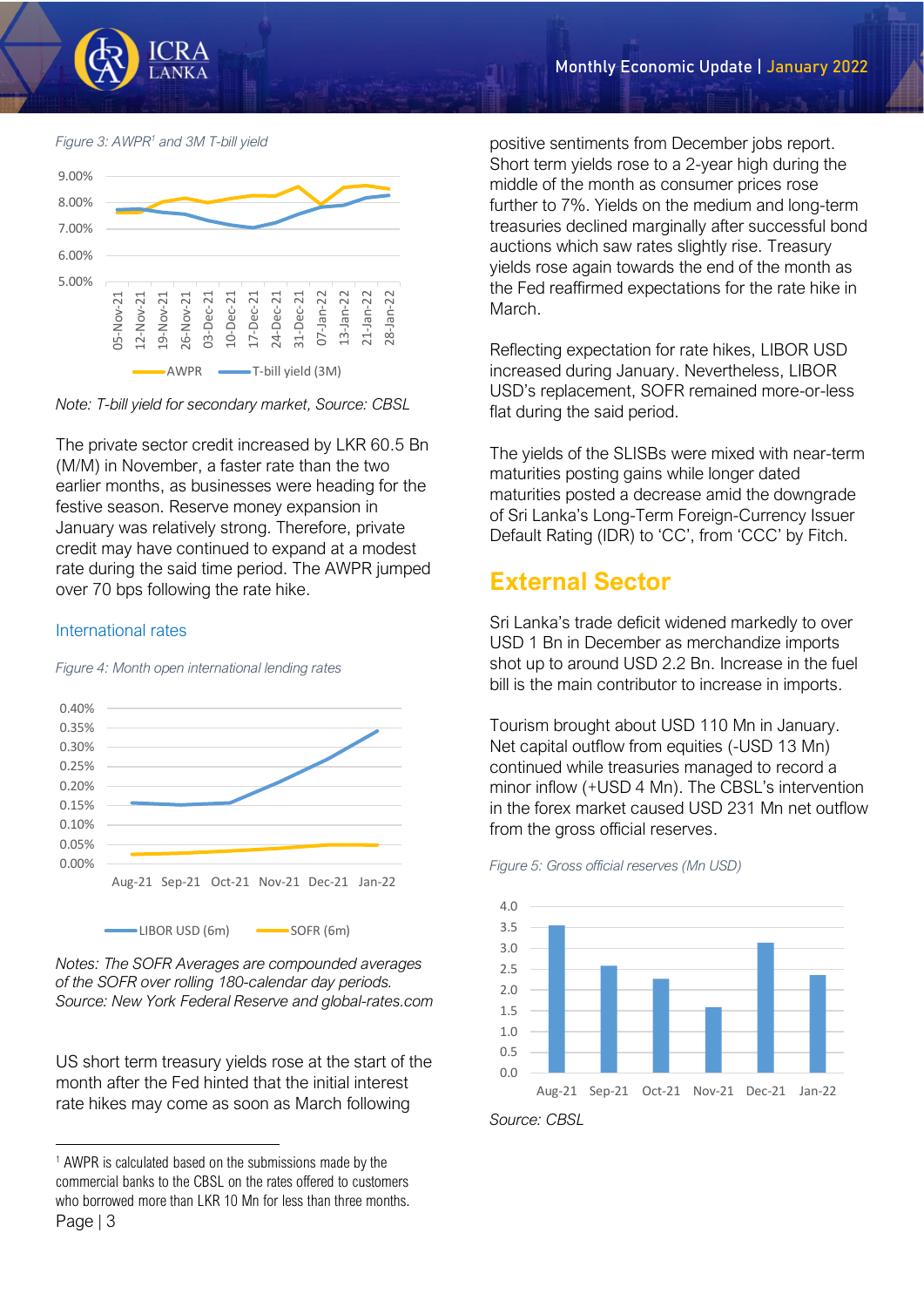

Total forex obligations pending for January was over USD 1.1 Bn including the settlement of USD 500 Mn sovereign bond. The CBSL exploited the strong rebound in gold and sold down about USD 83 Mn. By the end of the month total reserves stood at around USD 2.3 Bn.

*Figure 6: Interbank forex market daily avg. volumes (USD Mn)*



*Source: CBSL*

The interbank spot volumes increased in January, while forward volumes slowed down after growing in the previous month.

## **Prices & Wages**

*Figure 7: CCPI and Nominal Wage Rate Index of the informal private sector (Y/Y)*



*Notes: WRI (100=2012), CCPI (100=2013) Sources: CBSL, CSD*

Private sector wage remained strong in December mainly due to the second-round effects of inflation while recruitments by businesses to meet the

demand during festive season also fed into the wage growth.

Inflation continued to rise during January (Y/Y) as headline inflation increased to 14.2%. Food inflation rose to 25% from 22.1% due to hikes in prices of milk powder, rice, fresh fruits and bread. Non-food inflation increased to 9.2% from 7.5% due to increase in prices of transport, housing, water and electricity.

## **Equities**

#### Domestic Market





*Source: CSE*

The stock market continued to remain subdued in January after falling sharply in the previous month. The ASPI gained 6.4% while the S&P recorded a gain of 3.9%. The market saw strong gains at the start of the year, despite the LKR 229 Bn rupee relief package announced by the government. However, the market lost momentum after the S&P rating downgrade which caused foreign investors to exit the market. Towards the end of the month, the market loss exceeded LKR 285Bn. Healthcare and Retail were the top performers. Overall PBV (Priceto-Book-Value) increased from 1.67 to 1.77 favoring sellers.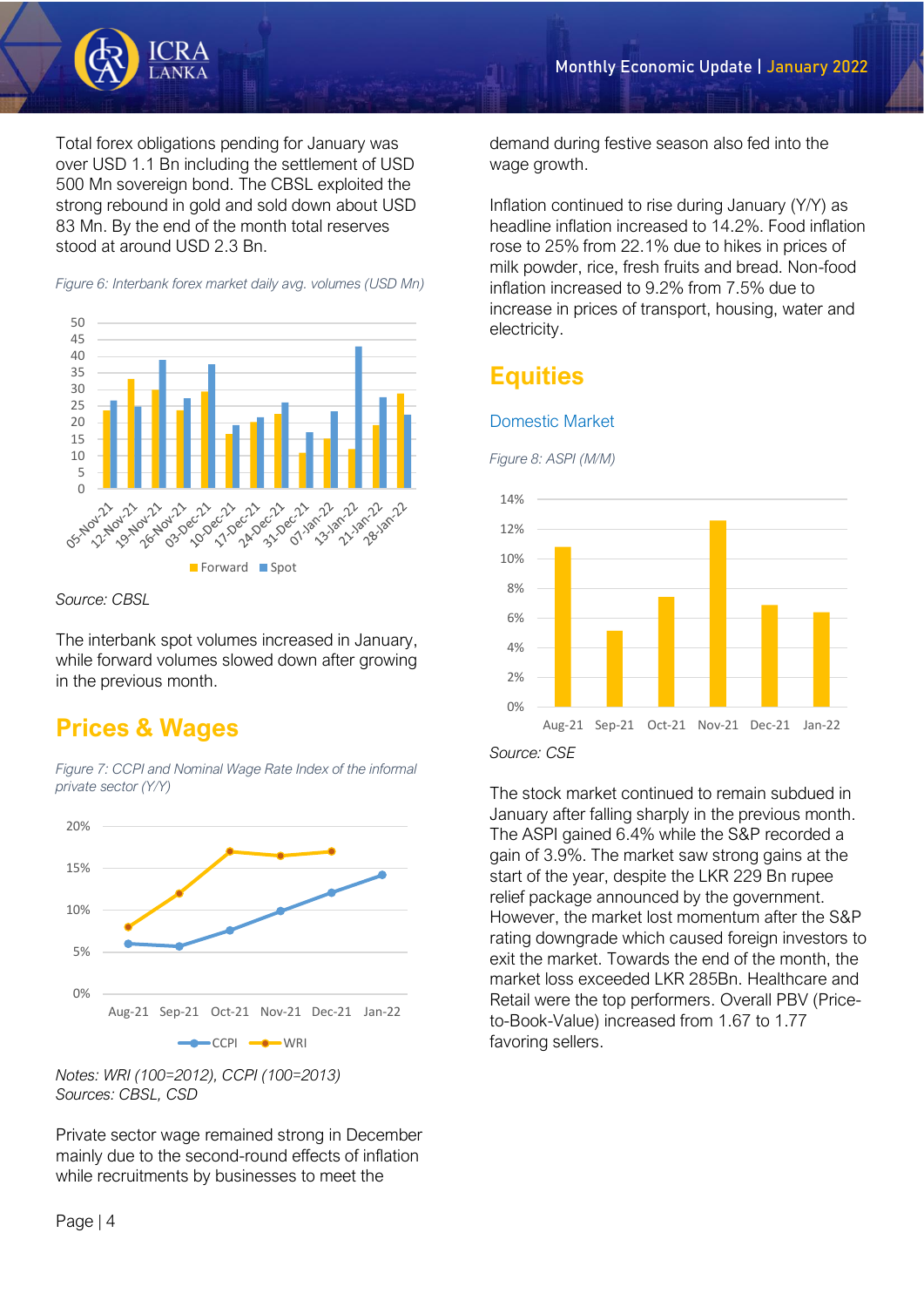

*Figure 9: GICS sector performance- January*

|                                   | Index   |
|-----------------------------------|---------|
|                                   | Points  |
| Sector                            | Gained  |
| Health Care Equipment & Services  | 457     |
| Retailing                         | 408     |
| Insurance                         | 323     |
| <b>Diversified Financials</b>     | 217     |
| <b>Capital Goods</b>              | 141     |
| Consumer Durables & Apparel       | 138     |
| <b>Telecommunication Services</b> | 118     |
| <b>Utilities</b>                  | 79      |
| Automobiles & Components          | 72      |
| Food, Beverage & Tobacco          | 57      |
| <b>Materials</b>                  | 49      |
| <b>Real Estate</b>                | 27      |
| <b>Banks</b>                      | 19      |
| Commercial & Professional         |         |
| <b>Services</b>                   | 14      |
| <b>Consumer Services</b>          | 10      |
| Food & Staples Retailing          | 8       |
| Household & Personal Products     | $-79$   |
| Energy                            | $-156$  |
| Software Services                 | $-215$  |
| Transportation                    | $-3298$ |

#### Global Markets

Rising treasury yields, elevated levels of inflation and the hawkish stance of the Fed ended up rattling the stock market in January. The Dow Jones dropped 3.3% while S&P500 fell by 5.3% and Nasdaq lost 9.0%. Companies within the Consumer discretionary, Technology and Communication Services experienced the largest losses. European markets remained broadly lower with Germany and France experiencing losses but the UK experiencing gains. Asian markets were mostly down as well with India, Japan and Hong Kong experiencing losses.

#### **Commodities**



*Source: Bloomberg quoted in CBSL*

Global oil prices rose sharply in January and reached a seven-year high and averaged around USD 89/barrel as investors believed that political tensions involving major producers such as UAE and Russia could result in supply shocks. Prices gained another boost towards the end of the month as the Fed announced three potential interest rate hikes in 2022.

*Figure 11: Tea (All Elevations) price and quantity sold at weekly auctions*





Tea prices at the Colombo auction increased in January as a result of higher overall demand following the festive season. Supply also improved due to favorable weather conditions. Prices too remained strong at international auctions.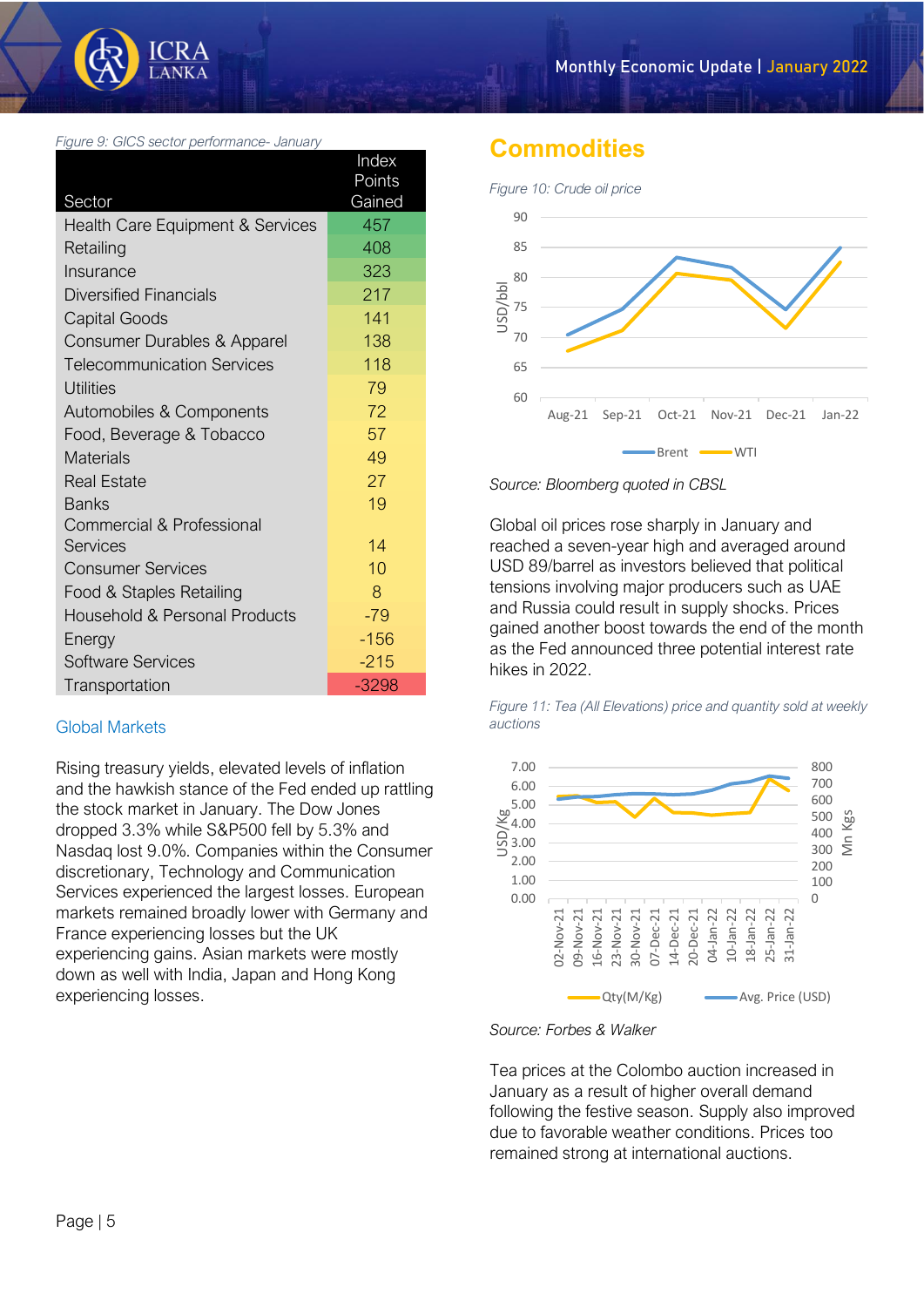

#### Read ICRA Lanka's report, Sri Lanka [plantations at a fork in the road, thrive or](https://www.icralanka.com/research/sri-lanka-plantations-at-a-fork-in-the-road-thrive-or-survive/)  [survive?](https://www.icralanka.com/research/sri-lanka-plantations-at-a-fork-in-the-road-thrive-or-survive/)

*Figure 12: Rubber price weekly auctions*



*Note: Price of Latex 4X Source: RRISL*

Global rubber prices remained robust after declining in the previous month, as global industrial activity along with demand for rubber is unlikely to pick up anytime soon.

#### *Figure 13: Coconut price weekly auctions*



#### *Source: CDA*

Prices at the coconut auctions increased at the start of the month as lower harvesting volumes caused supply to fall. Prices however recovered towards the end of the month as supply recovered. *Figure 14: Metal price index (2016=100)*



*Notes: Base metals index includes Aluminum, Cobalt, Copper, Iron Ore, Molybdenum, Nickel, Tin, Uranium, and Zinc, precious metals index includes Gold, Silver, Palladium, and Platinum Source: IMF*

Gold prices grew strongly during the first three weeks of January as US inflation figures hit a new high of 7.5%. Further geopolitical tensions over uncertainty regarding Ukraine caused gold prices to increase further. However, gold prices slid sharply towards the end of the month as the potential Fed rate hike pushed the dollar value up making bullion less attractive for other investors.

Overall base metal prices rose during the month as a result of potential supply shocks coupled with rate hikes. Aluminum prices rose sharply on concerns about future supplies from Russia which is a major producer. Iron ore prices also saw a rise as increasing Omicron cases in Australia are likely to affect prices. Nickel prices also reached 10-year highs as a result of dwindling supply.

> Read ICRA Lanka's report on the [implications of rising commodity prices for](https://www.icralanka.com/research/commodity-price-deflation-is-over-what-next-for-sri-lanka/)  [Sri Lanka.](https://www.icralanka.com/research/commodity-price-deflation-is-over-what-next-for-sri-lanka/)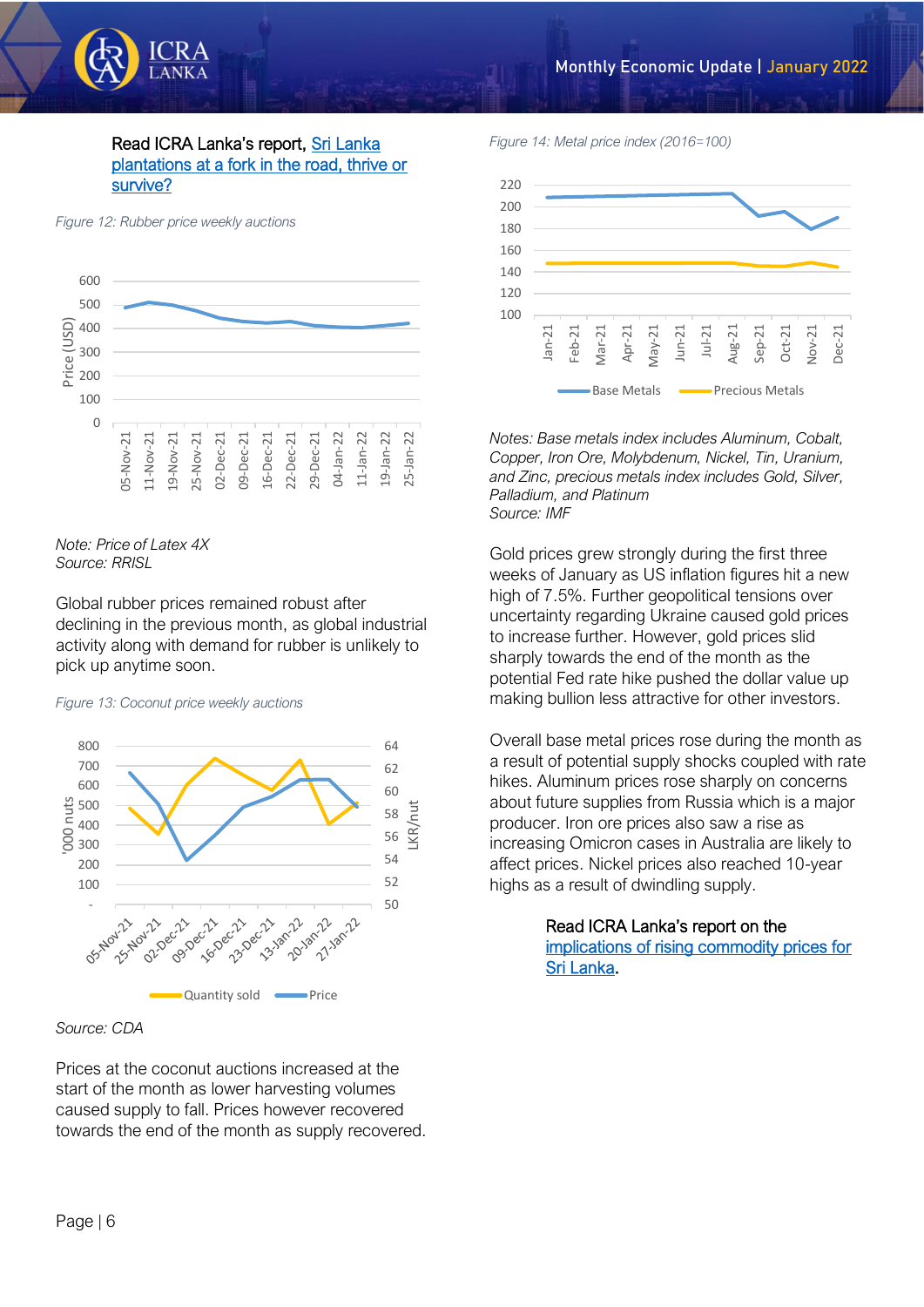

## **Real Sector**

*Figure 15: PMI deviation from point of neutrality (Index points)*



*Notes- negative values indicate the sector is generally contracting on a month-on-month basis while positive values indicate the sector is expanding. The strength of contraction or expansion is manifested by the magnitude of the figure. Source: CBSL*

The PMI index for manufacturing and services expanded in January as well indicating the pandemic's toll on the real economy is relatively lower than in previous waves.

> Read ICRA Lanka's take on what lies [beyond the pandemic for Sri Lanka](https://www.icralanka.com/research/pandemic-to-endemic-implications-for-sri-lankan-economy/)

## **Outlook for January - February**

The month ahead will center around several topics; domestically from inflation worries to internationally, Ukraine crisis. The Ukraine crisis will have a major bearing on the prices of energy in the global markets. Rising oil price is already hurting the bleeding current account of the country. Rapid rise in oil prices may further burden the economy. In this setting the main challenge for the central bank is how aggressive it can be against inflation without upsetting the general functioning of the economy.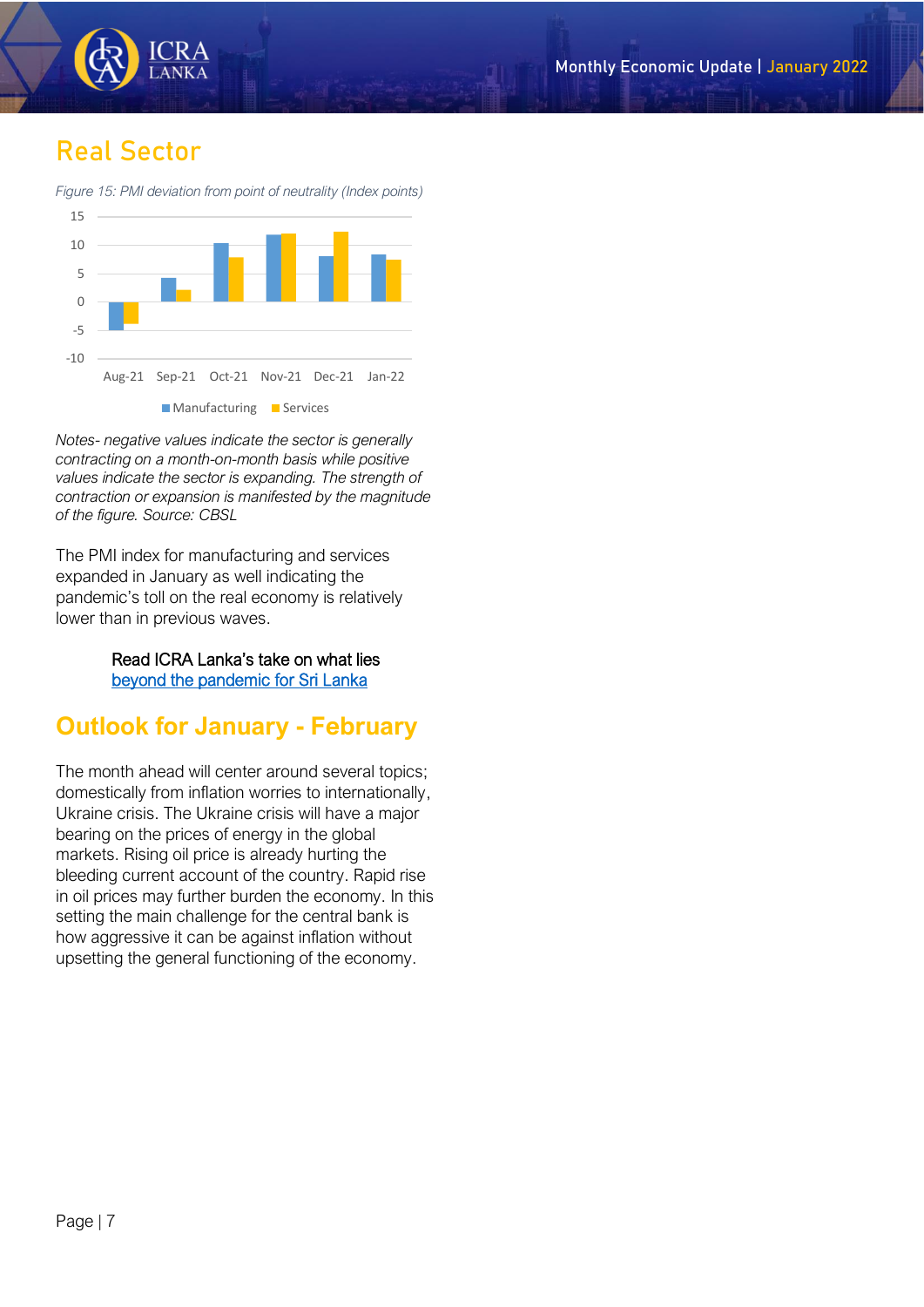

## **Rating Actions**

Following rating actions were taken by ICRA Lanka during the month of January Visit<https://www.icralanka.com/ratings/> to read the rating rationales.

| <b>Issuer</b>                                       | <b>Issue</b>                                                                           | <b>Action</b>  | <b>Previous</b><br>Rating    | <b>Current Rating</b>    |
|-----------------------------------------------------|----------------------------------------------------------------------------------------|----------------|------------------------------|--------------------------|
| <b>Asia Asset Finance</b><br><b>PLC</b>             | <b>Issuer Rating</b>                                                                   | <b>Revised</b> | [SL] BBB+<br>(Stable)        | $[SL]$ A-<br>(Stable)    |
| <b>Asia Asset Finance</b><br><b>PLC</b>             | Asset backed secure debenture<br>program (LKR 1000 Mn)                                 | Revised        | $[SL]$ A- $(SO)$<br>(Stable) | [SL] A (SO)<br>(Stable)  |
| <b>Asia Asset Finance</b><br><b>PLC</b>             | Asset backed secure debenture<br>program (LKR 1000 Mn)                                 | Revised        | $[SL]$ A- $(SO)$<br>(Stable) | [SL] A (SO)<br>(Stable)  |
| <b>Asia Asset Finance</b><br><b>PLC</b>             | Asset backed secure trust certificates<br>(LKR 600 Mn)                                 | Revised        | $[SL]$ A- $(SO)$<br>(Stable) | [SL] A (SO)<br>(Stable)  |
| <b>UB Finance</b><br>Company                        | <b>Issuer Rating</b>                                                                   | <b>Revised</b> | [SL] BB<br>(Negative)        | [SL] BB<br>(Stable)      |
| <b>ACL Cables PLC</b>                               | <b>Issuer Rating</b>                                                                   | Revised        | $[SL]$ A+<br>(Stable)        | [SL] AA-<br>(Stable)     |
| <b>State Mortgage and</b><br><b>Investment Bank</b> | <b>Issuer Rating</b>                                                                   | Reaffirmed     | [SL] BBB+<br>(Stable)        | [SL] BBB+<br>(Stable)    |
| <b>Citizen Development</b><br><b>Business</b>       | <b>Issuer Rating</b>                                                                   | <b>Revised</b> | [SL] BBB+<br>(Negative)      | [SL] BBB+<br>(Negative)  |
| <b>Citizen Development</b><br><b>Business</b>       | Subordinated, Unsecured, Listed,<br>Redeemable Debenture Program<br>(LKR 1075 Mn)      | <b>Revised</b> | [SL] BBB<br>(Negative)       | [SL] BBB<br>(Stable)     |
| <b>Citizen Development</b><br><b>Business</b>       | Subordinated, Unsecured, Listed,<br>Redeemable Debenture Program<br>(LKR 928 Mn)       | <b>Revised</b> | [SL] BBB<br>(Negative)       | [SL] BBB<br>(Stable)     |
| <b>Citizen Development</b><br><b>Business</b>       | <b>Subordinated Guaranteed Listed</b><br>Redeemable Debenture Program<br>(LKR 2000 Mn) | <b>Revised</b> | [SL] BBB<br>(Negative)       | [SL] BBB<br>(Stable)     |
| <b>Softlogic Holdings</b><br><b>PLC</b>             | <b>Issuer Rating</b>                                                                   | Reaffirmed     | [SL] BBB<br>(Negative)       | [SL] BBB<br>(Negative)   |
| <b>Softlogic Holdings</b><br><b>PLC</b>             | Senior, unsecured, non-listed,<br>redeemable, debenture program                        | Reaffirmed     | [SL] BBB<br>(Negative)       | [SL] BBB<br>(Negative)   |
| Janashakthi Limited                                 | <b>Issuer Rating</b>                                                                   | Revised        | [SL] BBB-<br>(Negative)      | $[SL]$ BB+<br>(Negative) |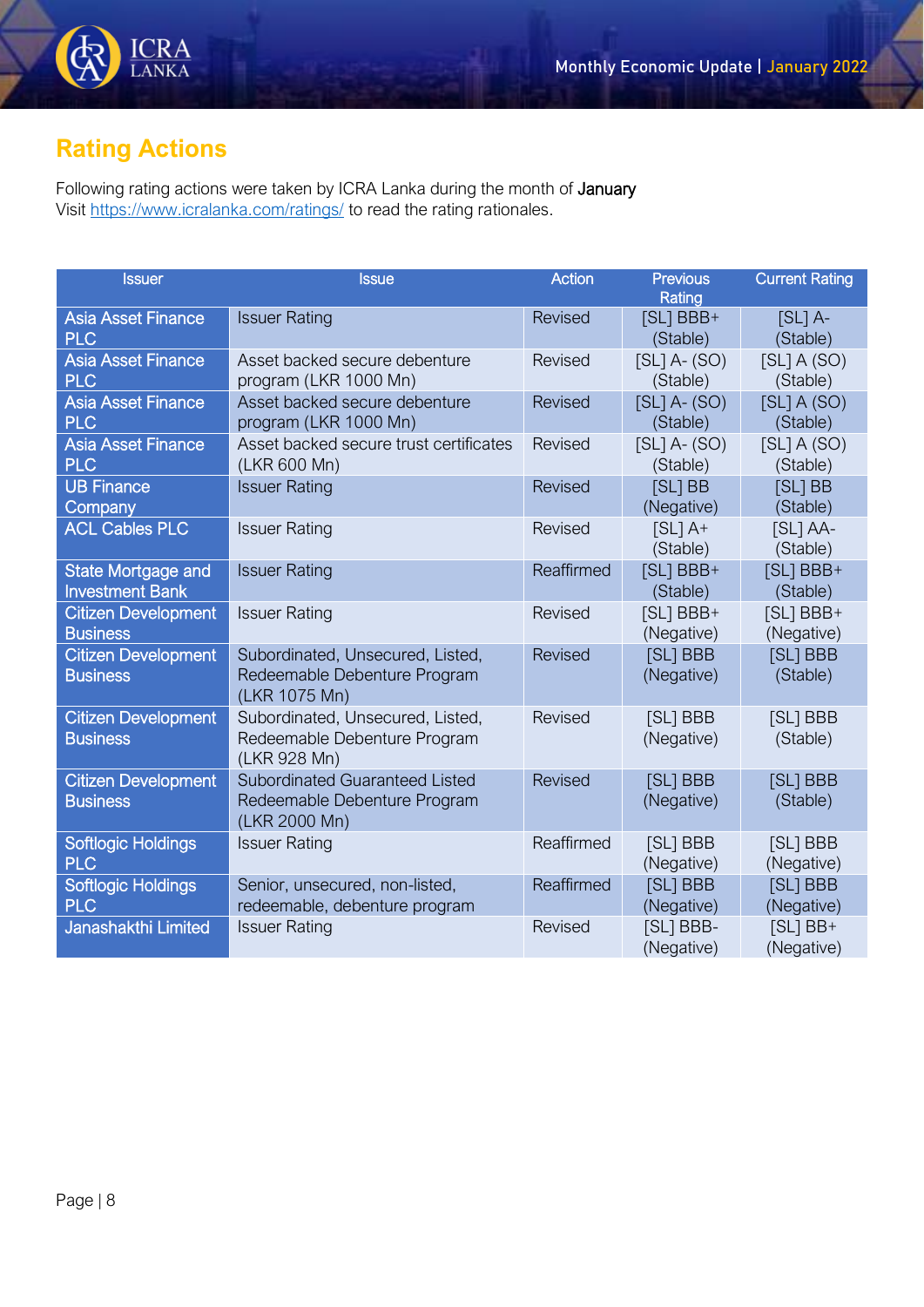

## **Abbreviations**

| All Share Price Index                   |
|-----------------------------------------|
| Basis points                            |
| Percentage points                       |
| Central Bank of Sri Lanka               |
| Coconut Development Authority           |
| <b>Census and Statistics Department</b> |
| Colombo Stock Exchange                  |
| Global Industry Classification Standard |
| Government of Sri Lanka                 |
| Sri Lanka Development Bonds             |
| Sri Lanka International Sovereign Bonds |
| Secured Overnight Financing Rate        |
| Purchasing Managers Index               |
| Rubber Research Institute of Sri Lanka  |
| Year-to-date                            |
|                                         |

*To subscribe to ICRA economic updates, contact Email[: research@icralanka.com](mailto:research@icralanka.com)*

Published date: February 16, 2022 Document #: meujan22

©Copyright, 2022- ICRA Lanka Limited. All Rights Reserved. Contents may be used freely with due acknowledgement to ICRA Lanka. All information contain herein are from sources deemed reliable; however, no representation or warranty is made to the accuracy of thereof.